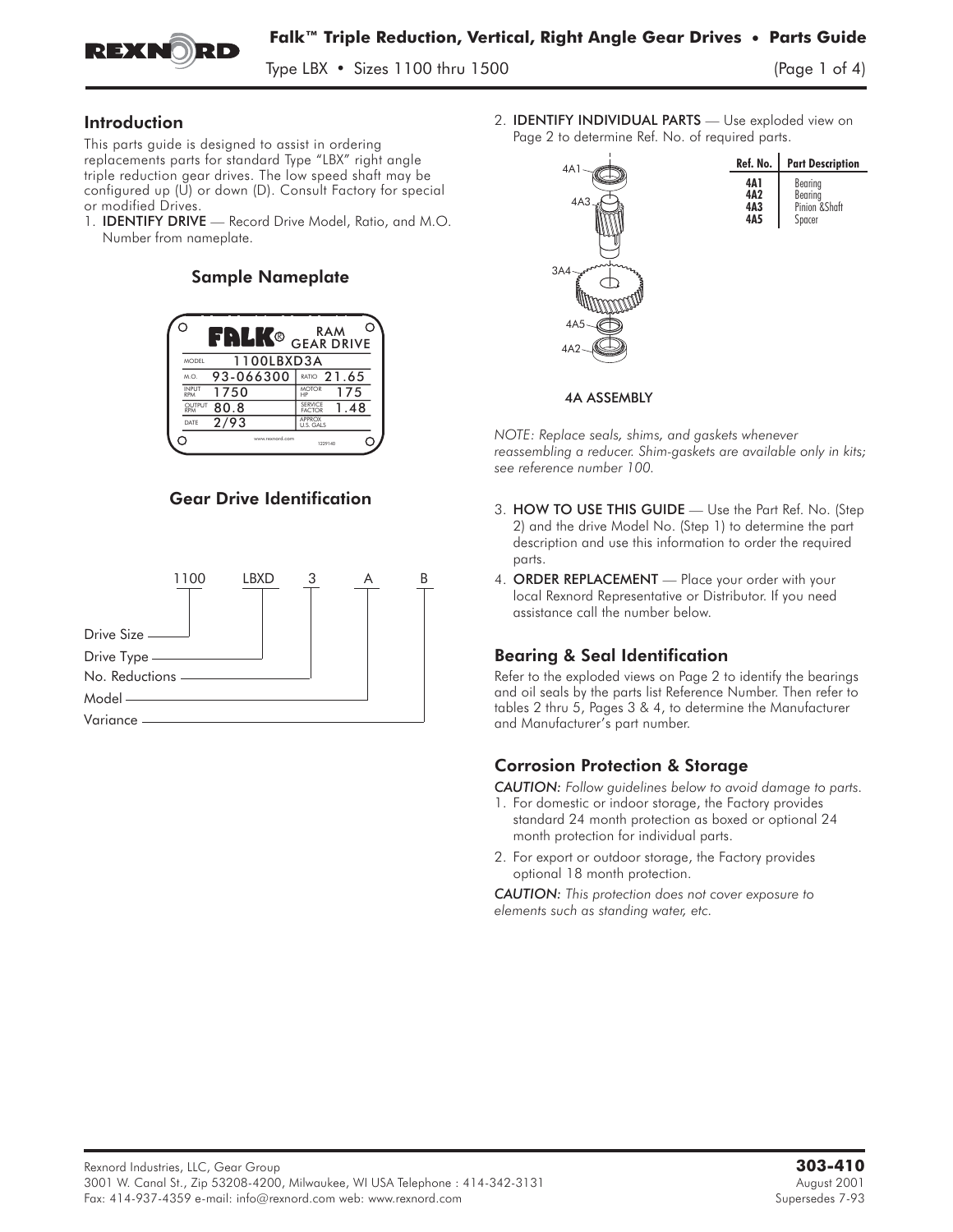

**303-410** Rexnord Industries, LLC, Gear Group<br>3001 W. Canal St., Zip 53208-4200, Milwaukee, WI USA Telephone: 414-342-3131 August 2001 3001 W. Canal St., Zip 53208-4200, Milwaukee, WI USA Telephone: 414-342-3131 Fax: 414-937-4359 e-mail: info@rexnord.com web: www.rexnord.com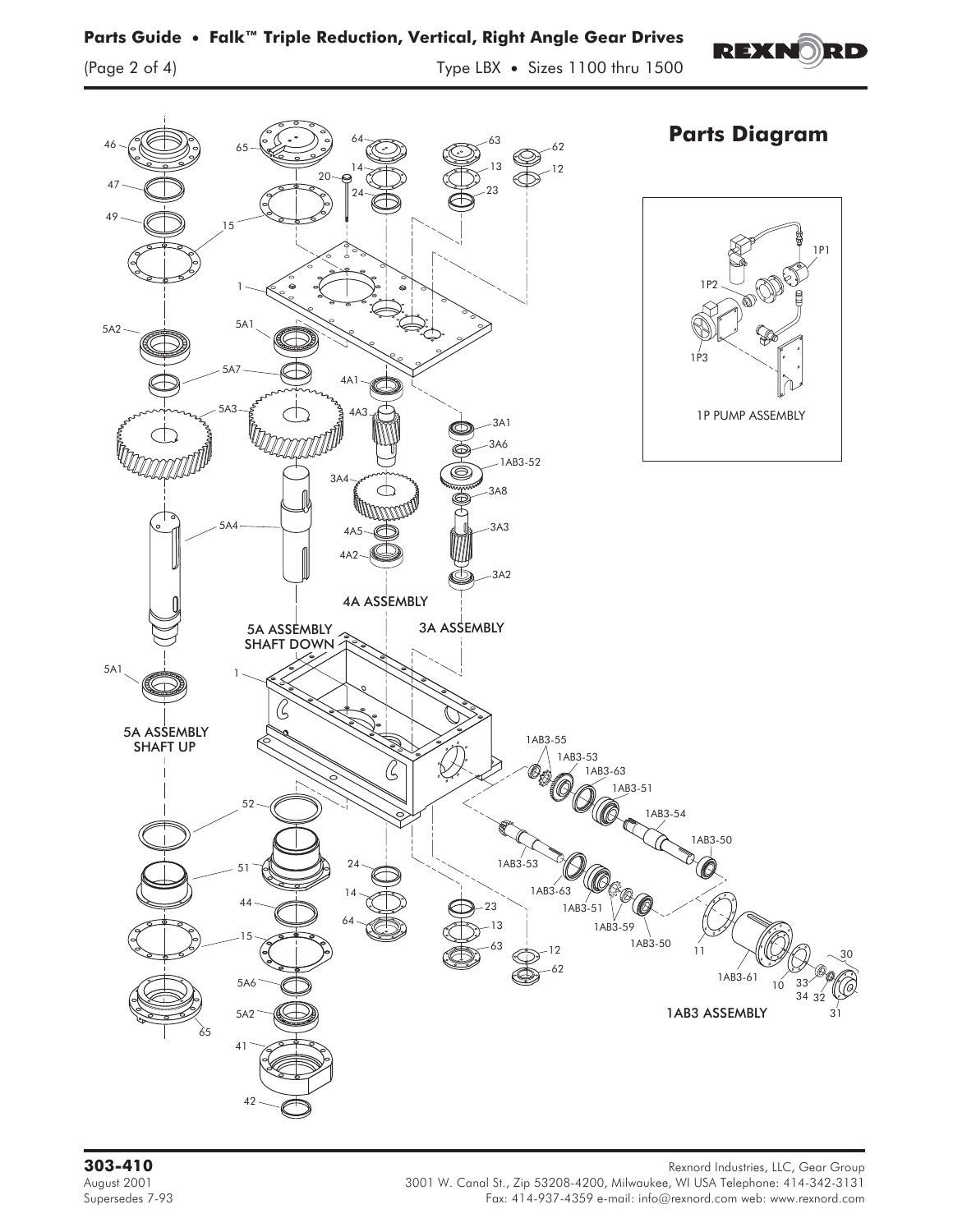

Type LBX • Sizes 1100 thru 1500 (Page 3 of 4)

#### TABLE 1 — Parts List

| Ref No             | <b>Part Description</b>                                                          |
|--------------------|----------------------------------------------------------------------------------|
| 1                  | Housing - Cover & Base                                                           |
| 10                 | Shim-Gasket                                                                      |
| 11                 | Shim-Gasket                                                                      |
| 12                 | Shim-Gasket                                                                      |
| 13<br>14           | Shim-Gasket<br>Shim-Gasket                                                       |
| 15                 | Shim-Gasket                                                                      |
| 20                 | <b>Dipstick</b>                                                                  |
| 23                 | Spacer                                                                           |
| 24                 | Spacer                                                                           |
| 30<br>31           | Seal Cage Assembly (Includes Ref Nos 31 thru 33)                                 |
| 32                 | Seal Cage<br>Seal                                                                |
| 33                 | Bush Seal (Size 1100 thru 1400)                                                  |
| 34                 | Seal (Size 1500 Only)                                                            |
| 41                 | Bearing/Seal Cage                                                                |
| 42<br>44           | Seal<br>Seal                                                                     |
| 46                 | Seal Cage                                                                        |
| 47                 | Seal                                                                             |
| 49                 | Seal                                                                             |
| 51                 | Oil Dam                                                                          |
| 52<br>62           | Seal<br>Shaft Cover (Size 1100 thru 1400)                                        |
| 63                 | Shaft Cover                                                                      |
| 64                 | Shaft Cover                                                                      |
| 65                 | Bearing Cage/Cover                                                               |
| 100                | Shim-Gasket Kit (Includes Ref Nos 10, 11, 12, 13, 14 & 15)                       |
|                    | H.S. SHAFT ASSEMBLY - WITH INTEGRAL PINION                                       |
| 1AB3<br>1AB3-50    | Shaft Assembly (Includes Ref Nos 1AB3-50 thru 1AB3-63 & Ref No 30)<br>Bearing    |
| 1AB3-51            | Bearing                                                                          |
| 1AB3-52            | Bevel Gear (Matched set with 1AB3-53)                                            |
| 1AB3-53            | Bevel Pinion & Shaft (Matched set with 1AB3-52)                                  |
| 1AB3-59            | Locknut & Washer                                                                 |
| 1AB3-61<br>1AB3-63 | Bearing Cage<br><b>Threaded Ring</b>                                             |
|                    | H.S. SHAFT ASSEMBLY - WITH BORED PINION                                          |
| 1AB3               | Shaft Assembly (Includes Ref Nos 1AB3-50 thru 1AB3-63 & Ref No 30)               |
| 1AB3-50            | Bearing                                                                          |
| 1AB3-51            | Bearing                                                                          |
| 1AB3-52<br>1AB3-53 | Bevel Gear (Matched set with 1AB3-53)<br>Bevel Pinion (Matched set with 1AB3-52) |
| 1AB3-54            | Shaft                                                                            |
| 1AB3-55            | Locknut & Washer                                                                 |
| 1AB3-61            | Bearing Cage                                                                     |
| 1AB3-63            | <b>Threaded Ring</b>                                                             |
| 1Р                 | EXTERNAL LUBRICATION PUMP<br>Pump Assembly                                       |
| 1P1                | Pump                                                                             |
| 1P2                | Coupling                                                                         |
| 1P3                | Motor                                                                            |
|                    | INTERMEDIATE SHAFT ASSEMBLY                                                      |
| ЗΑ<br>3A 1         | Shaft Assembly (Includes Ref Nos 3A1 thru 3A8 & 1AB3-52)<br>Bearing              |
| 3A2                | Bearing                                                                          |
| 3A3                | Pinion & Shaft                                                                   |
| 3A4                | Gear (Included with Ref No 4A)                                                   |
| 3A6<br>3A8         | Spacer<br>Spacer (Sizes 1100, 1400 & 1500)                                       |
|                    | <b>L.S. PINION ASSEMBLY</b>                                                      |
| 4А                 | Shaft Assembly (Includes Ref Nos 4A1 thru 4A5 & 3A4)                             |
| 4A1                | Bearing                                                                          |
| 4A2                | Bearing                                                                          |
| 4A3                | Pinion & Shaft                                                                   |
| 4A5                | Spacer<br><b>L.S. SHAFT ASSEMBLY</b>                                             |
| 5Α                 | Shaft Assembly (Includes Ref Nos 5A1 thru 5A7)                                   |
| 5A1                | Bearing                                                                          |
| 5A2                | Bearing                                                                          |
| 5A3                | Gear                                                                             |
| 5A4<br>5A6         | Shaft<br>Spacer (Size 1100 only)                                                 |
| 5A7                | Spacer                                                                           |
|                    |                                                                                  |

## TABLE 2 — Oil Seals/Falk Part Numbers

| <b>Drivel</b>                           | <b>Reference Number</b>                        |                                          |        |                                                |                                                |                                                 |                                                 |                                                     |
|-----------------------------------------|------------------------------------------------|------------------------------------------|--------|------------------------------------------------|------------------------------------------------|-------------------------------------------------|-------------------------------------------------|-----------------------------------------------------|
| Size                                    | 32                                             | 33                                       | 34     | 42                                             | 44                                             | 47                                              | 49                                              | 52                                                  |
| 1100<br>1200<br>13001<br>1400 l<br>1500 | 913018<br>912993<br>912993<br>913030<br>912995 | 3200208<br>3200211<br>3200211<br>3200336 | 912996 | 912816<br>912767<br>912578<br>912580<br>912550 | 912767<br>912827<br>912580<br>912550<br>912808 | 912816<br>2913531<br>912672<br>912580<br>912550 | 912833<br>912767<br>912578<br>912940<br>2913168 | 2912858<br>2913534<br>2912448<br>2912803<br>2913172 |

## TABLE 3 — Seal Manufacturer's Part Numbers *-*

| Part No                                        | <b>Chicago Rawhide</b>                                               | Johns-Manville                                                                                                | <b>National</b>                           |
|------------------------------------------------|----------------------------------------------------------------------|---------------------------------------------------------------------------------------------------------------|-------------------------------------------|
| 912550<br>912578<br>912580<br>912672<br>912767 | CRWH1-115021<br>HDS5-91135<br>CRP 90006<br><b>CRWH 77540</b>         | 9019LUP<br>16554LUP<br>9830LPD<br>11552LPD                                                                    | .<br>455476<br>455270                     |
| 912808<br>912816<br>912827<br>912833<br>912940 | HDS1-1300570<br>CRWH 70016<br><b>CRWH 85009</b><br><b>CRWH 70052</b> | 10063LPD<br>10371LUP<br>11577LPD<br>17846LDS                                                                  | .<br>455517<br>455489<br>455084<br>417020 |
| 912993<br>912995<br>912996<br>913018<br>913030 | CRWH 24914 (V)<br>CRWH 34892 (V)<br>CRW 17379 (V)<br>.               | 9790LUP H5/L16 (V)<br>11197LUP H5/L16 (V)<br>8821LPD H5/L16 (V)<br>14849LPD H5/L16 (V)<br>14042LPD H5/L16 (V) | 450519V                                   |
| 2912448<br>2912803<br>2912858<br>2913168       | 402750<br>403250<br>402002<br>CRWH 115041                            | .                                                                                                             |                                           |
| 2913172<br>2913531<br>2913534                  | 403500<br><b>CRSH 77530</b><br>402500                                |                                                                                                               |                                           |

\* Subject to substitution of equivalent seals without notice. Manufacturer's part numbers ending in V or (V) denote high temperature seals.